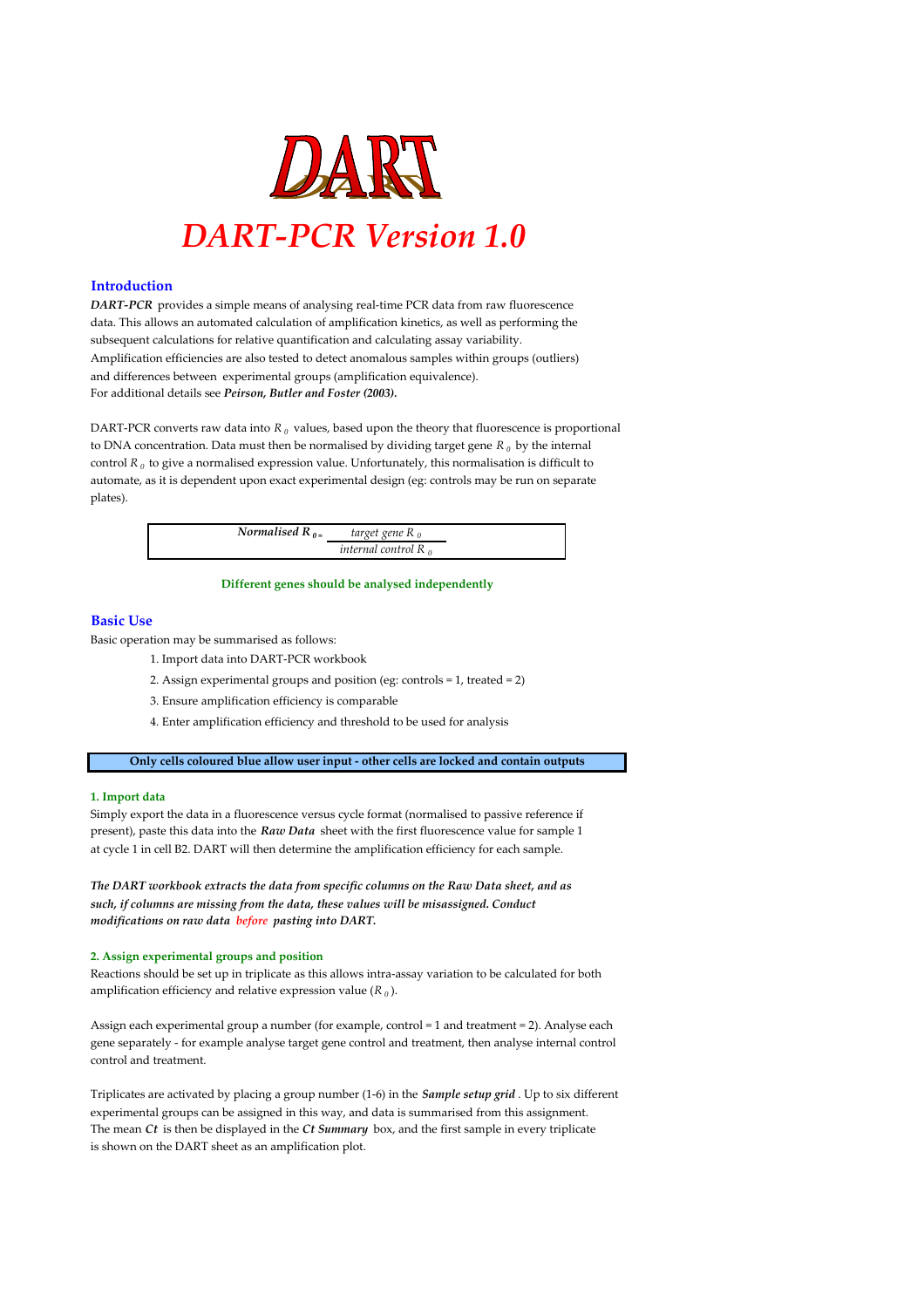#### **3. Ensure amplification efficiency is comparable**

Once assigned, the amplification efficiency will be calculated for all samples under analysis, and ANOVA is then used to test for outliers and for differences in amplification efficiency between groups. R0 values are calculated (**Yellow box**) and a fold change based upon these values (and the calibrator group) will be shown. *At this stage, these are individual corrections and may not be suitable.*

#### If outliers exist, they may be identified and may require exclusion.

If differences exist between groups, each group should be analysed using its own efficiency. If no differences are apparent, then the mean amplification efficiency should be used.

#### **4. Enter amplification efficiency and threshold to be used for analysis**

The primary user input is the amplification *Efficiency* to use (use of amplification efficiency of 1.00 will give identical results to the 2−∆∆Ct method) and the **threshold** to calculate Ct from. If no value is entered into these boxes, then individual corrections will be applied, which are likely to yield systematic errors increasing assay noise (see paper for details).

If samples demonstrate comparable amplification efficiency, the mean efficiency may be used. If differences exist between groups, different efficiency values may be used. Care should be exercised when applying individual corrections - small differences in efficiency may have a large impact on data.

We recommend using a *Threshold* based upon the mean *M* value ensures that all samples are in the linear phase of amplification, though if noise is apparent from the amplification plots this may be increased.

The expression summaries provided (including graph) are only for the gene currently under analysis to provide an idea of the differences between samples. The R0 values should be normalised to give a final relative expression value.

Finally, the coefficient of variance is shown for  $R_{\theta}$  and efficiency as a measure of intra-assay variance. This is continuously updated, and will be much higher when using individual corrections.

#### **Additional Options**

#### **Midpoint**

If blank, then the midpoint will be determined for every sample based upon the raw data. If a value is entered here, then the same midpoint will be used for all samples. This may produce differences where amplification efficiency declines at different rates, and is included to allow flexibility when fitting is problematic.

#### **Minimum Points**

The minimum number of points which will be accepted may be changed. The default is 3, though increasing this selection criteria may improve accuracy. If the range is not also increased then few samples may return amplification efficiency values.

#### **Range**

The range around the midpoint to be used to determine reaction efficiency may be changed. The default is set at 10, but for samples exhibiting a long linear phase, this range may be increased. If the range is too large, data points affected by noise or plateauing may be included.

#### **Noise Factor**

This factor was included to allow flexibility when dealing with noisy amplification plots, and this value changes the importance of the background noise factor. This is primarily of use when background corrections lead to deflections of the amplification plot baseline, and should only be used as a last measure.

#### **Calibrate to**

This value determines which group the fold change is calibrated relative to. The default is 1, indicating that the control group should be designated group 1.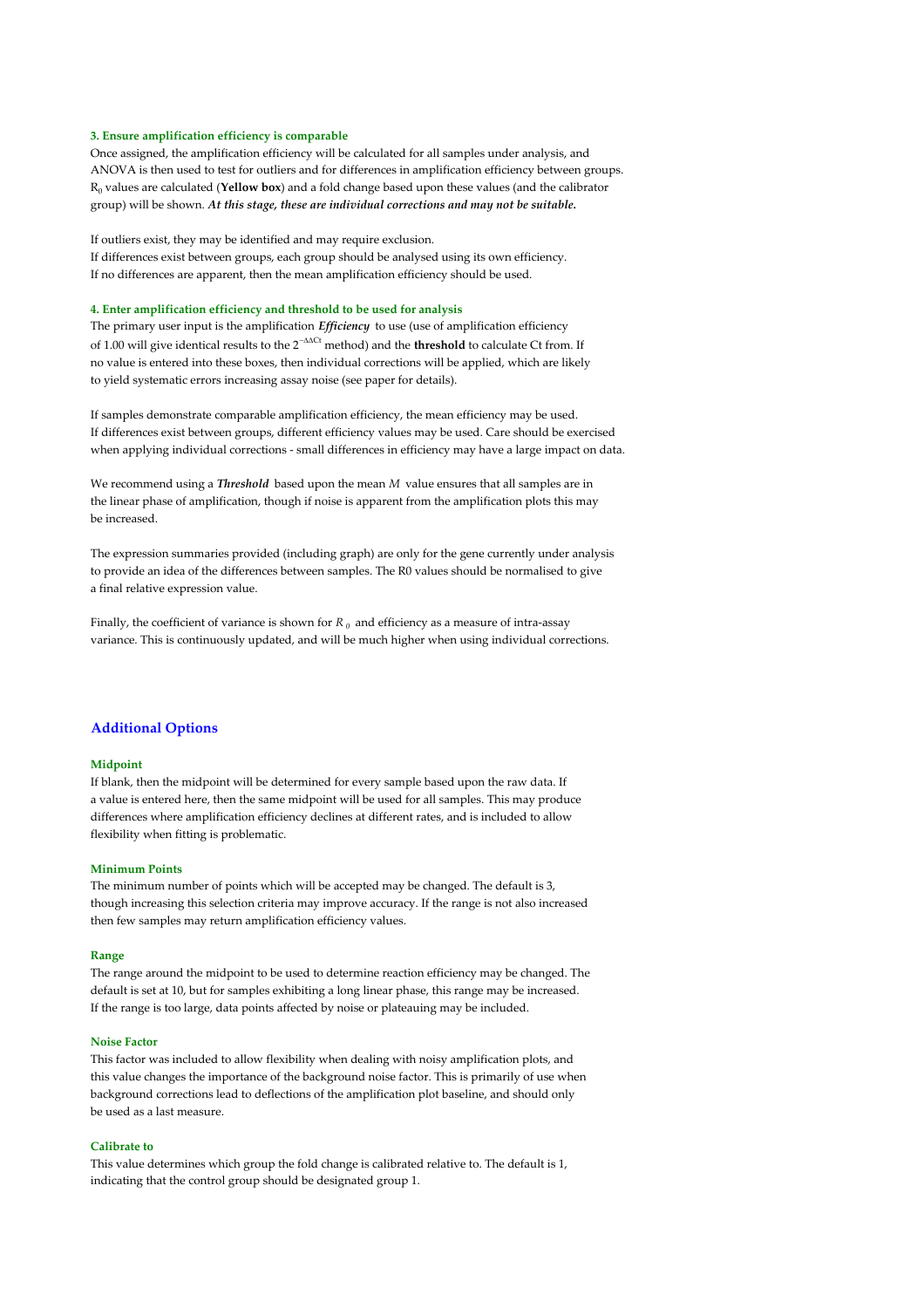### **Final Notes**

The DART data setup is based upon running reactions in triplicate to enable assay variation to be calculated. Whilst this practice is recommended, users who are running large sample sets may wish to use individual values, and future updates may be set up to accommodate these changes.

We are continually updating this workbook and welcome input and discussion to enable a more accurate and user friendly means of analysing real-time PCR data.

Additional options for data analysis may be included in the future.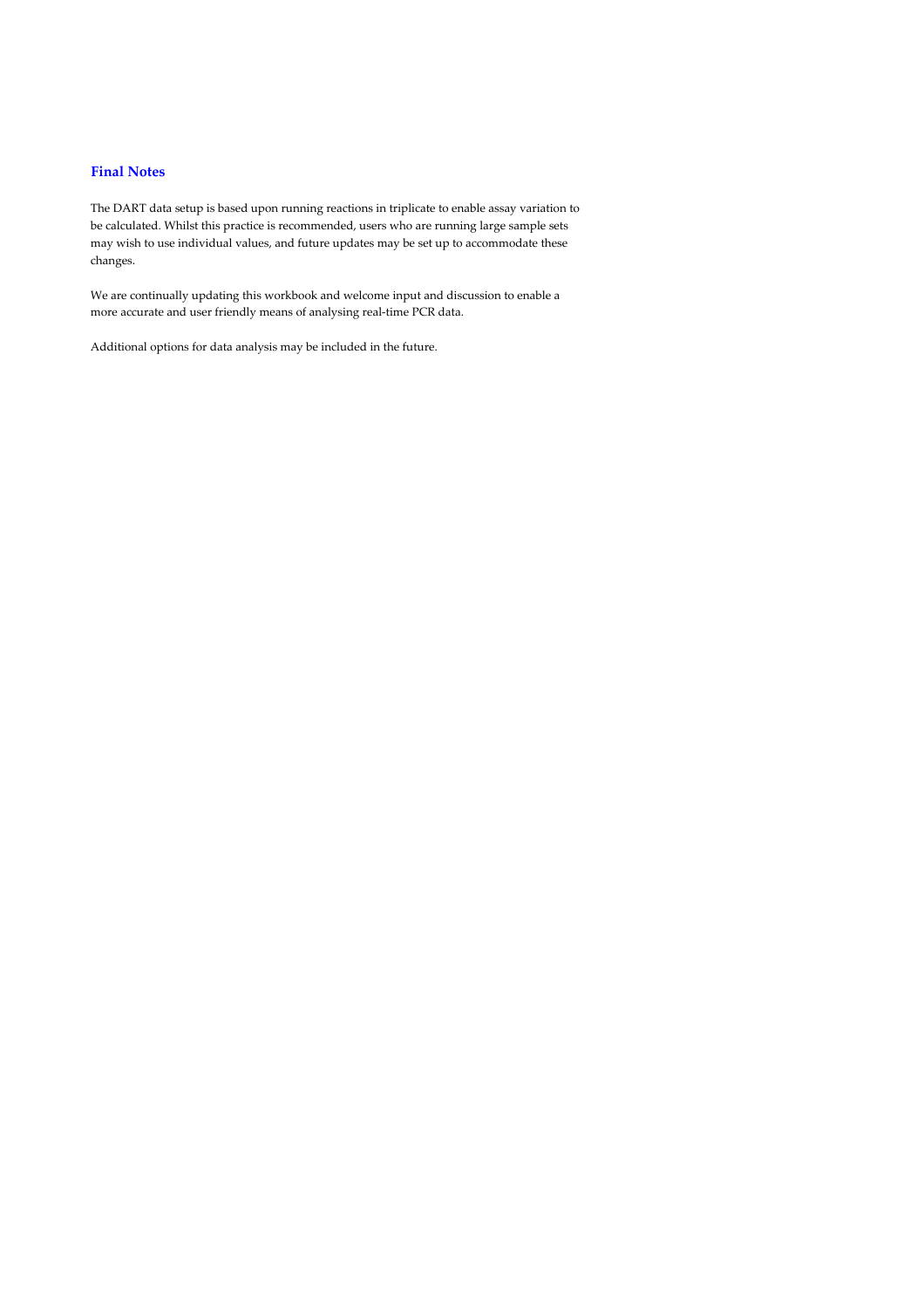### **Example of Use**

The following is provided in addition to the DART-PCR workbook to provide an example of data handling

The raw data contained within this workbook contains the experimental data described in the manuscript.

The setup of this data is as follows:



- **1** Copy the data from this sheet (rows 1-41) and paste special (values) into the Raw Data sheet of the DART-PCR workbook
- **2** Switch to the DART-PCR worksheet
- **3** Enter the group names (optional)
- **4** Assign well positions for c-fos by entering 1 into row A of the sample setup (wildtype) and 2 into row B (rd/rd cl)



- **5** R0 values and at this stage are individually corrected and the Expression CV will be high due to systematic errors **6** Confirm amplification efficiency is comparable and if so, enter mean efficiency (0.846 for c-fos da
- **6** Confirm amplification efficiency is comparable and if so, enter mean efficiency (0.846 for c-fos data)
- **7** Enter a threshold to use for analysis (the mean midpoint value is recommended to ensure all samples are in the linear phase 0.063 for c-fos)
- **8** Check R0 values assay variability should be much reduced compared to individual correction:

#### c-fos R<sub>0</sub> values

*wildtype* 5,278E-09 6,186E-09 4,894E-09 5,487E-09 *rd/rd cl* 1,381E-09 1,012E-09 1,241E-09 1,072E-09

- **9** The c-fos expression data relative to the wildtype (calibrator group = 1) will be shown. This is not normalised to B-actin<br>**10** If the calibrator is changed to 2, the graph and summary will show expression relative to
- **10** If the calibrator is changed to 2, the graph and summary will show expression relative to the rd/rd cl
- **11** Copy the Expression (R0) data to a separate sheet, or to the User calculation section.
- **12** Repeat steps 4-10 for the B-actin data (mean efficiency = 0.874 and mean M = 0.069).

|               | 1,2,3 | 4,5,6 | 7,8,9 | 10,11,12 |
|---------------|-------|-------|-------|----------|
| A             |       |       |       |          |
|               |       |       |       |          |
| $\frac{B}{C}$ | 3     | 3     | 3     | 3        |
| D             |       | 4     | 4     | 4        |
| E             |       |       |       |          |
|               |       |       |       |          |
| $\frac{F}{G}$ |       |       |       |          |
| H             |       |       |       |          |

- **13** Graph will be blank as still normalising to group 1. To see data summary, change calibrator to 3 to normalise to wildtype B-actin
- **14** B-actin levels should be comparable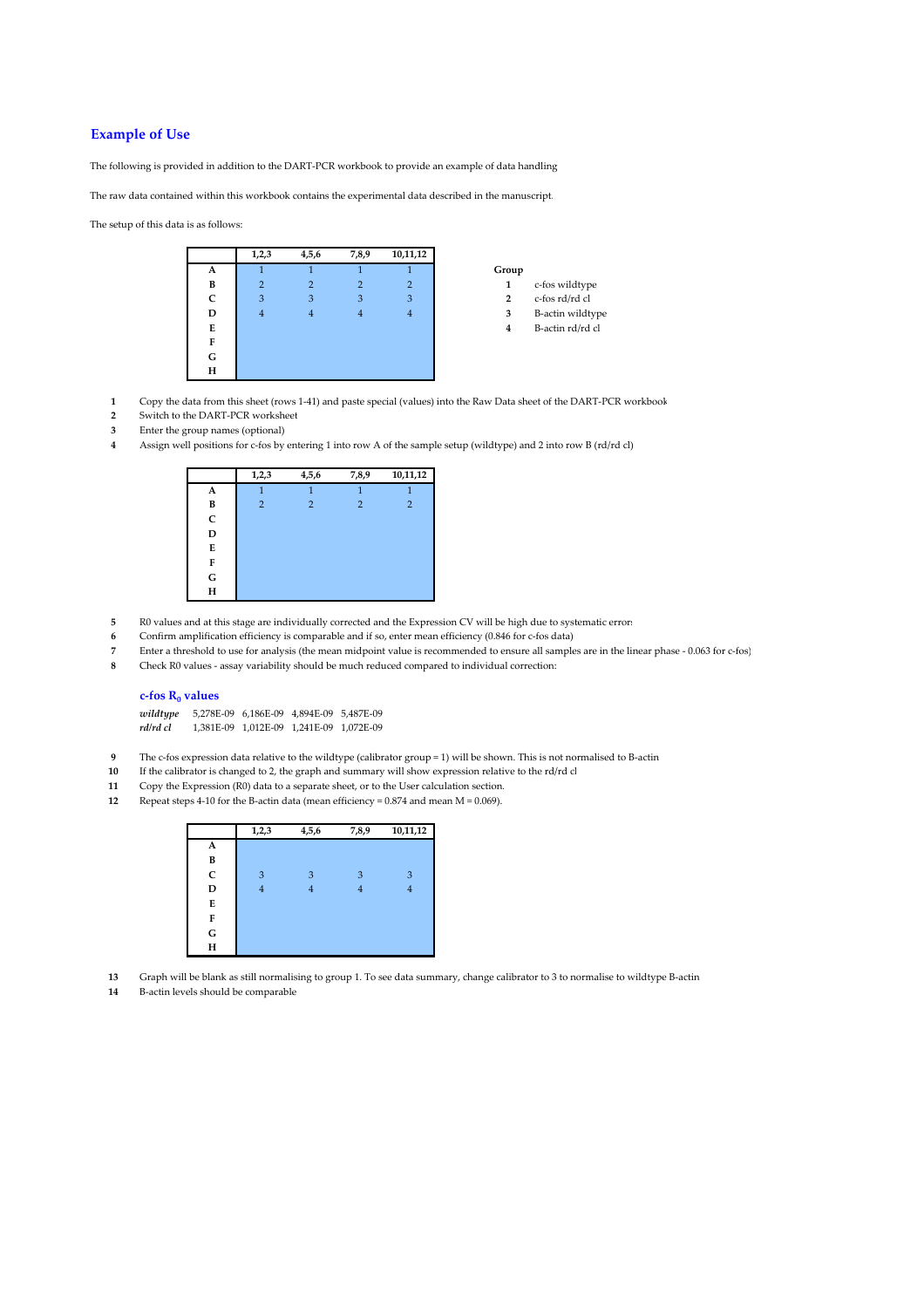**B-actin R<sub>0</sub> values** 

*wildtype* 1,908E-07 2,301E-07 2,096E-07 1,923E-07 *rd/rd cl* 2,108E-07 1,932E-07 2,287E-07 2,135E-07

**15** Normalise each sample by dividing c-fos expression by B-actin expression

**Normalised Data (c-fos/B-actin)** *wildtype* 0,027664 0,0268912 0,0233472 0,0285263 *rd/rd cl* 0,0065524 0,0052418 0,0054239 0,0050237

**16** Calculate the mean and standard deviation of these values as normal using Excel functions AVERAGE and STDEV

|          | mean     | st dev   |
|----------|----------|----------|
| wildtype | 2.66E-02 | 2.27E-03 |
| rd/rd cl | 5.56E-03 | 6.81E-04 |

**17** To convert data to a fold change relative to wildtype, divide mean (and SD) by wildtype mean.

| <b>FOLD</b> |          | mean  | st dev |
|-------------|----------|-------|--------|
|             | wildtype | 1.000 | 0.085  |
|             | rd/rd cl | 0.209 | 0.026  |

In comparison, individual corrections give:

#### **c-fos R<sub>0</sub> values**

| wildtype | 4,362E-09 6,743E-09 5,171E-09 1,002E-08 |  |
|----------|-----------------------------------------|--|
| rd/rd cl | 4,023E-09 9,393E-10 1,443E-09 7,271E-10 |  |

### **B-actin R<sub>0</sub> values**

| wildtype | 2,093E-07 1,881E-07 3,253E-07 1,992E-07 |  |
|----------|-----------------------------------------|--|
| rd/rd cl | 1,913E-07 2,253E-07 2,149E-07 2,692E-07 |  |

#### **Normalise:**

| <b>Normalised Data</b> |                                         |                              |  |
|------------------------|-----------------------------------------|------------------------------|--|
| wildtupe               | 0,0208386 0,0358451 0,0158962 0,0502812 |                              |  |
| rd/rd cl               | 0.0210309                               | 0.004169 0.0067138 0.0027007 |  |

| Summarise: | mean              | st dev |
|------------|-------------------|--------|
| wildtype   | 3,07E-02 1,56E-02 |        |
| rd/rd cl   | 8.65E-03 8.42E-03 |        |

#### **Fold:**

| <b>FOLD</b> |          | mean  | st dev |
|-------------|----------|-------|--------|
|             | wildtype | 1.000 | 0.507  |
|             | rd/rd cl | 0.282 | 0.274  |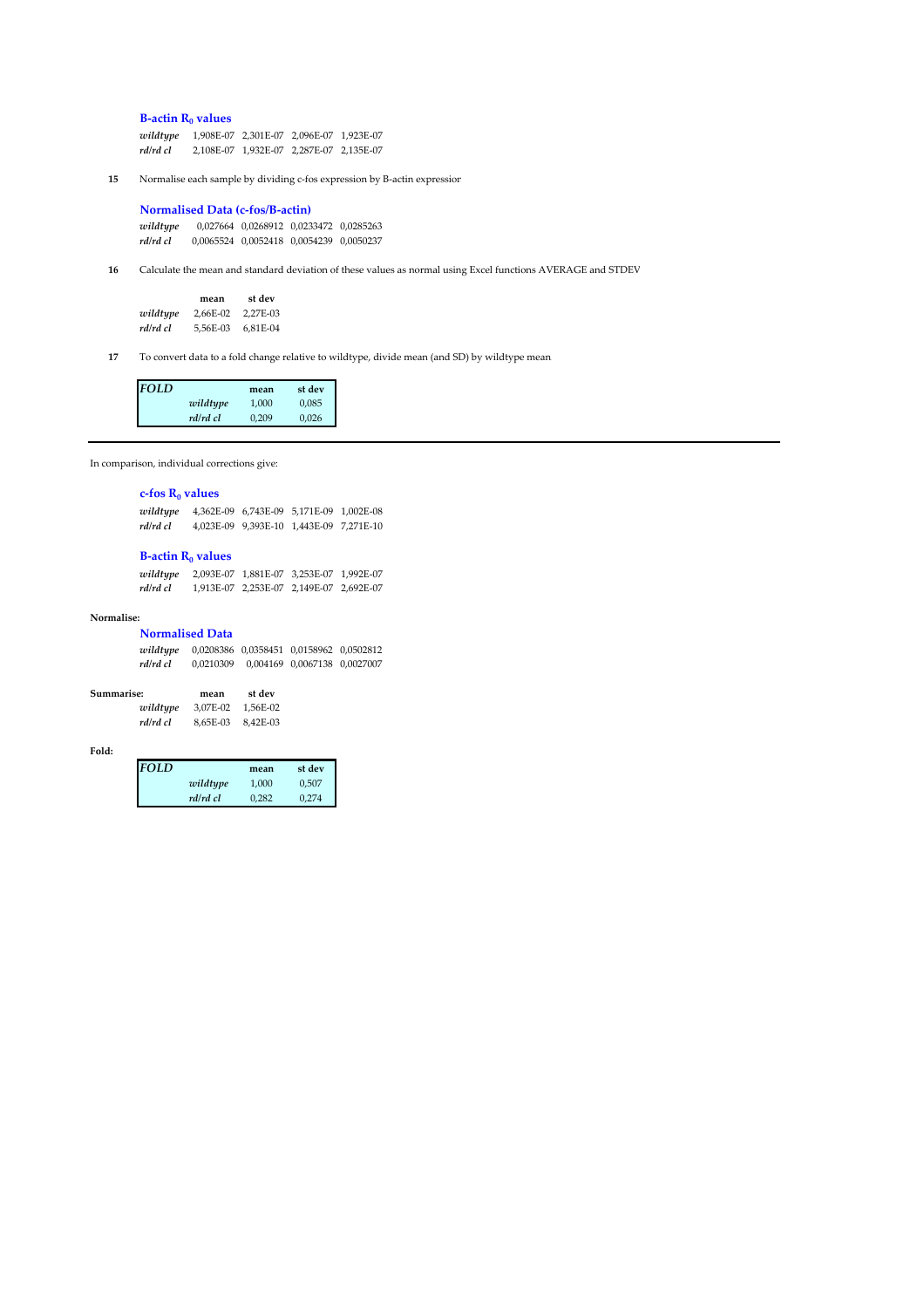

## **Experiment**

# **Sample Setup Ct Summary**



### **EXPERIMENTAL GROUPS**







# **Linear Phase Determination**

**Midpoint Minimum points 3 Calibrate to 1**

| 3   |  |
|-----|--|
| 10  |  |
| 1,0 |  |
|     |  |

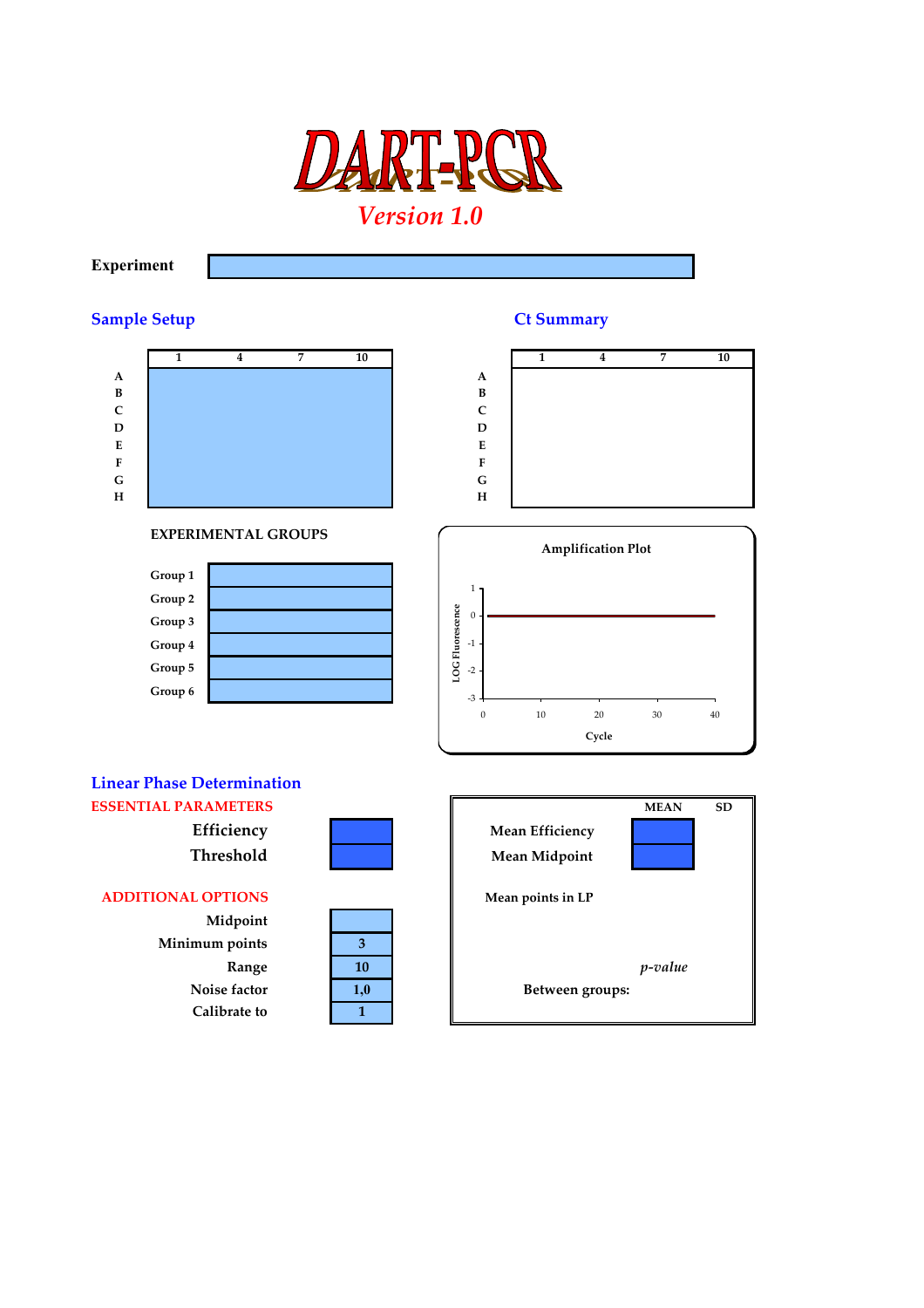# **Results**



# **Expression (R<sub>0</sub>) Fold Change**



# **Efficiency Results Experimental Group Efficiency**

| Sample         | E | <b>SD</b> | p-value |
|----------------|---|-----------|---------|
| $\mathbf{1}$   |   |           |         |
| $\overline{2}$ |   |           |         |
| 3              |   |           |         |
| 4              |   |           |         |
| 5              |   |           |         |
| $\mathbf{6}$   |   |           |         |
|                |   |           |         |





# **Expression CV** Efficiency CV





**Mean CV Mean CV**